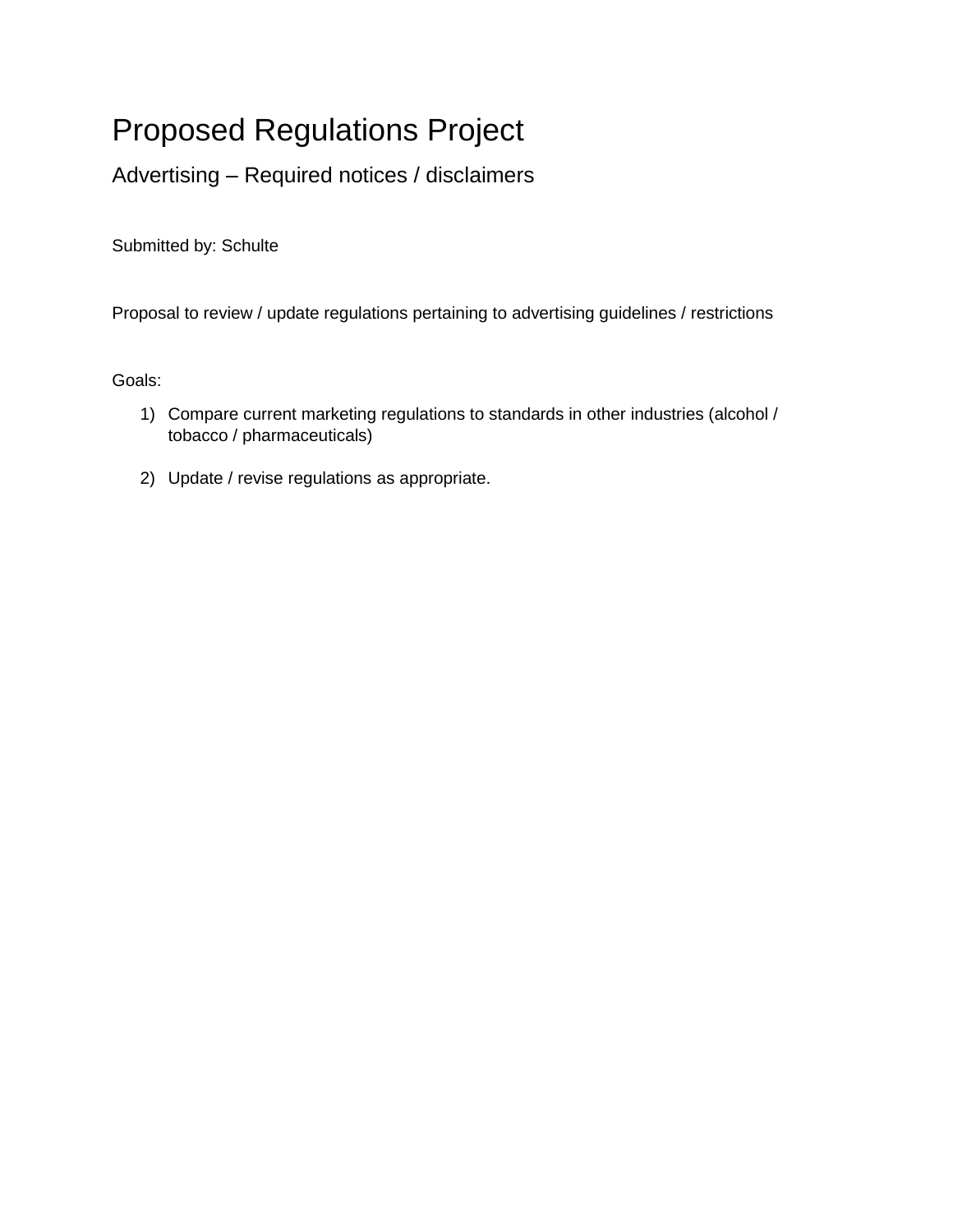## Proposed Regulations Project

Testing – procedures, methods, and standards

Submitted by: Schulte

Proposal to review / update regulations pertaining to testing of marijuana and marijuana products.

## Goals:

- 1) Compare current regulations to national standards, best practices, equipment limitations, health standards in other industries, and regulation trends in other states.
- 2) Update / revise regulations to bring into line with methods and standards.
- 3) Revise testing tolerances in keeping with testing equipment limitations and standards in other industries.
- 4) Consider provisions for proficiency testing